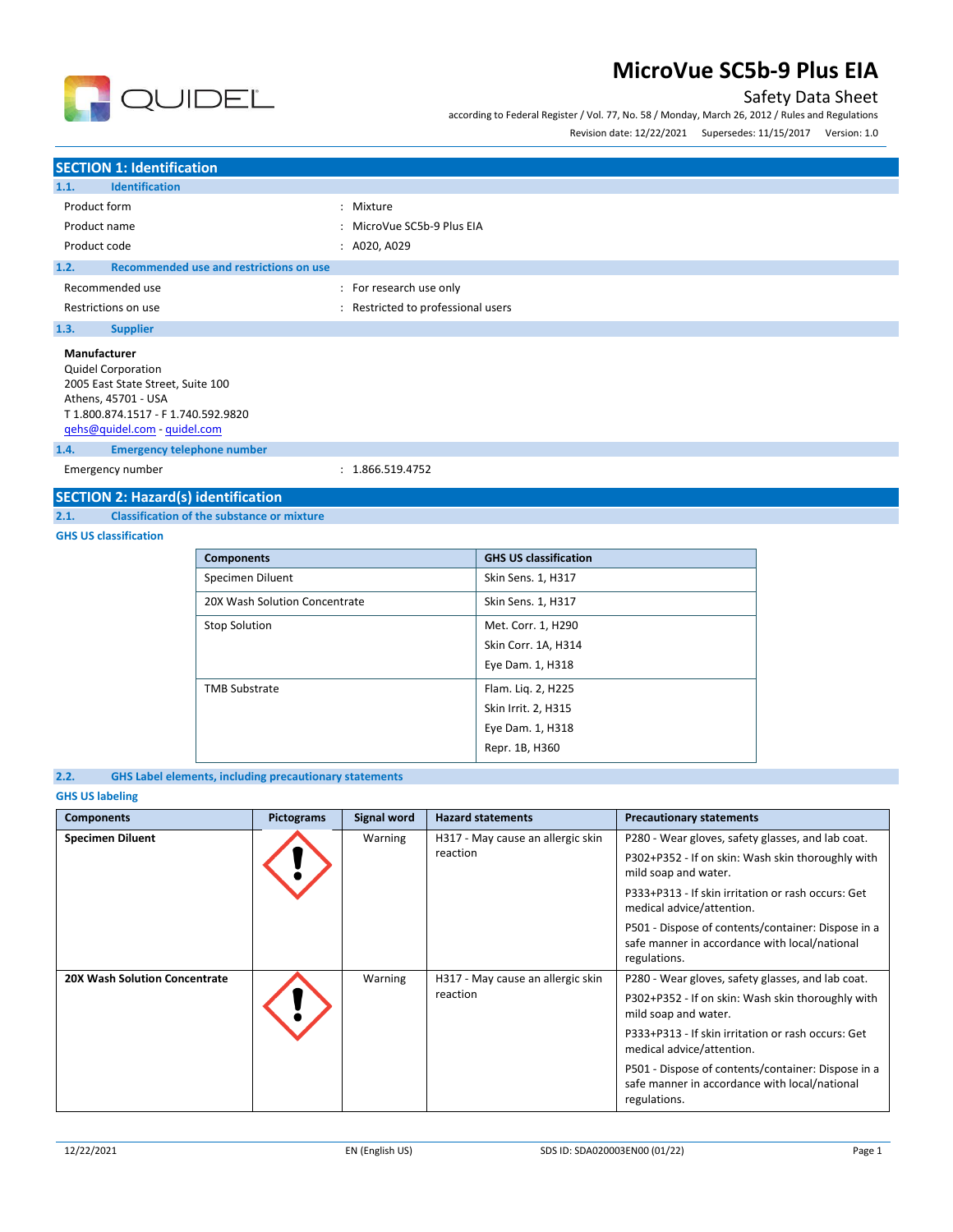

## Safety Data Sheet

according to Federal Register / Vol. 77, No. 58 / Monday, March 26, 2012 / Rules and Regulations Revision date: 12/22/2021 Supersedes: 11/15/2017 Version: 1.0

| <b>Stop Solution</b> | Danger | H290 - May be corrosive to<br>metals<br>H314 - Causes severe skin burns<br>and eye damage<br>H318 - Causes serious eye<br>damage                                          | P260 - Do not breathe mist, spray.<br>P280 - Wear gloves, safety glasses, and lab coat.<br>P304+P340 - If inhaled: Remove person to fresh<br>air and keep comfortable for breathing.<br>P305+P351+P338 - IF IN EYES: Rinse cautiously<br>with water for several minutes. Remove contact<br>lenses, if present and easy to do. Continue rinsing.<br>P321 - Specific treatment: Seek medical attention<br>if ill effect develops.<br>P501 - Dispose of contents/container: Dispose in a<br>safe manner in accordance with local/national<br>regulations. |
|----------------------|--------|---------------------------------------------------------------------------------------------------------------------------------------------------------------------------|--------------------------------------------------------------------------------------------------------------------------------------------------------------------------------------------------------------------------------------------------------------------------------------------------------------------------------------------------------------------------------------------------------------------------------------------------------------------------------------------------------------------------------------------------------|
| <b>TMB Substrate</b> | Danger | H225 - Highly flammable liquid<br>and vapor<br>H315 - Causes skin irritation<br>H318 - Causes serious eye<br>damage<br>H360 - May damage fertility or<br>the unborn child | P264 - Wash hands thoroughly after handling.<br>P280 - Wear gloves, safety glasses, and lab coat.<br>P302+P352 - If on skin: Wash skin thoroughly with<br>mild soap and water.<br>P305+P351+P338 - IF IN EYES: Rinse cautiously<br>with water for several minutes. Remove contact<br>lenses, if present and easy to do. Continue rinsing.<br>P332+P313 - If skin irritation occurs: Get medical<br>advice/attention.<br>P501 - Dispose of contents/container: Dispose in a<br>safe manner in accordance with local/national<br>regulations.            |

| <b>SECTION 3: Composition/Information on ingredients</b> |                                                                                                                                                        |               |          |                                                                                                                                                                                              |
|----------------------------------------------------------|--------------------------------------------------------------------------------------------------------------------------------------------------------|---------------|----------|----------------------------------------------------------------------------------------------------------------------------------------------------------------------------------------------|
| <b>Name</b>                                              | <b>Chemical name</b>                                                                                                                                   | CAS#          | %        | <b>GHS US classification</b>                                                                                                                                                                 |
| 1. Specimen Diluent<br>2. 20X Wash Solution Concentrate  | Mixture for ProClin 300:<br>5-chloro-2-methyl-2H-isothiazol-3-one<br>[EC no. 247-500-7] and 2-methyl-2H -<br>isothiazol-3-one [EC no. 220-239-6] (3:1) | 55965-84-9    | 0.035    | Acute Tox. 3 (Oral), H301<br>Acute Tox. 3 (Dermal), H311<br>Acute Tox. 3 (Inhalation), H331<br>Skin Corr. 1B, H314<br>Skin Sens. 1, H317<br>Aquatic Acute 1, H400<br>Aquatic Chronic 1, H410 |
| <b>Stop Solution</b>                                     | hydrochloric acid  %                                                                                                                                   | 7647-01-0     | $1 - 5$  | Met. Corr. 1, H290<br>Skin Corr. 1, H314<br>Eye Dam. 1, H318<br>STOT SE 3, H335                                                                                                              |
| <b>TMB Substrate</b>                                     | 1-ethylpyrrolidin-2-one                                                                                                                                | 2687-91-4     | $1 - 5$  | Flam. Lig. 4, H227<br>Eye Dam. 1, H318<br>Repr. 1B, H360                                                                                                                                     |
|                                                          | 1-methyl-2-pyrrolidone                                                                                                                                 | 872-50-4      | $1 - 10$ | Flam. Liq. 4, H227<br>Skin Irrit. 2, H315<br>Eye Irrit. 2, H319<br>Repr. 1B, H360<br>STOT SE 3, H335                                                                                         |
|                                                          | acetone                                                                                                                                                | $67 - 64 - 1$ | $1 - 10$ | Flam. Liq. 2, H225<br>Eye Irrit. 2A, H319<br>STOT SE 3, H336                                                                                                                                 |

### Full text of hazard classes and H-statements : see section 16

| <b>SECTION 4: First-aid measures</b>             |                                                                                                                                                         |  |  |  |
|--------------------------------------------------|---------------------------------------------------------------------------------------------------------------------------------------------------------|--|--|--|
| <b>Description of first aid measures</b><br>4.1. |                                                                                                                                                         |  |  |  |
| First-aid measures general                       | : IF exposed or concerned: Get medical advice/attention.                                                                                                |  |  |  |
| First-aid measures after inhalation              | : Remove person to fresh air and keep comfortable for breathing.                                                                                        |  |  |  |
| First-aid measures after skin contact            | Rinse skin with water/shower. If skin irritation occurs: Get medical advice/attention.                                                                  |  |  |  |
| First-aid measures after eye contact             | : Rinse cautiously with water for several minutes. Remove contact lenses, if present and easy to do.<br>Continue rinsing. Call a physician immediately. |  |  |  |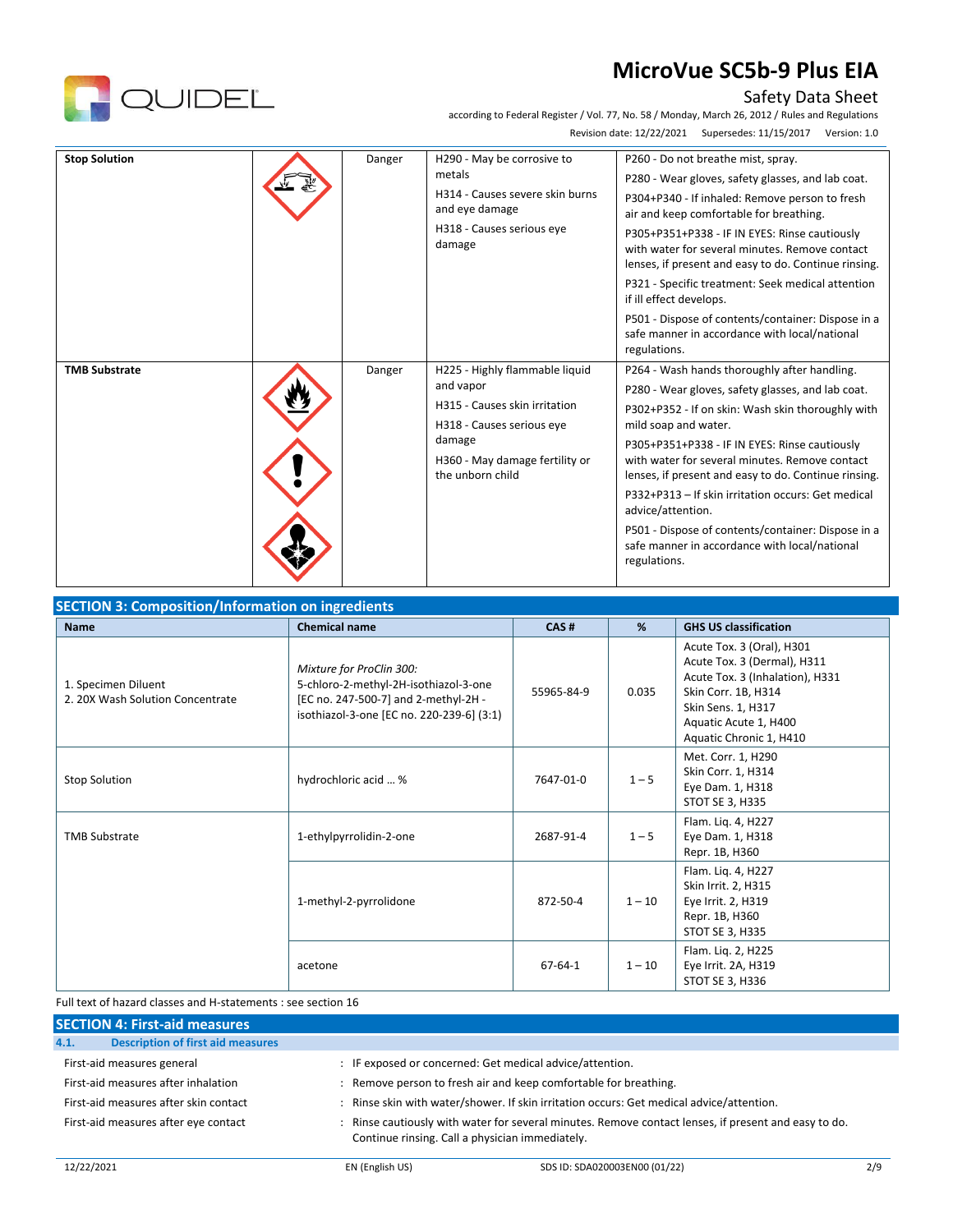

Safety Data Sheet

according to Federal Register / Vol. 77, No. 58 / Monday, March 26, 2012 / Rules and Regulations

Revision date: 12/22/2021 Supersedes: 11/15/2017 Version: 1.0

| First-aid measures after ingestion                                          | : Call a poison center or a doctor if you feel unwell.                                                                                                                                                  |
|-----------------------------------------------------------------------------|---------------------------------------------------------------------------------------------------------------------------------------------------------------------------------------------------------|
| 4.2.<br>Most important symptoms and effects (acute and delayed)             |                                                                                                                                                                                                         |
| Symptoms/effects after skin contact                                         | : Irritation.                                                                                                                                                                                           |
| Symptoms/effects after eye contact                                          | : Serious damage to eyes.                                                                                                                                                                               |
| Immediate medical attention and special treatment, : Treat symptomatically. |                                                                                                                                                                                                         |
| if necessary                                                                |                                                                                                                                                                                                         |
| <b>SECTION 5: Fire-fighting measures</b>                                    |                                                                                                                                                                                                         |
| 5.1.<br>Suitable (and unsuitable) extinguishing media                       |                                                                                                                                                                                                         |
| Suitable extinguishing media                                                | : Water spray. Dry powder. Foam. Carbon dioxide.                                                                                                                                                        |
| 5.2.<br>Specific hazards arising from the chemical                          |                                                                                                                                                                                                         |
| Fire hazard                                                                 | : Highly flammable liquid and vapor.                                                                                                                                                                    |
| 5.3.<br>Special protective equipment and precautions for fire-fighters      |                                                                                                                                                                                                         |
| Protection during firefighting                                              | : Do not attempt to take action without suitable protective equipment. Self-contained breathing<br>apparatus. Complete protective clothing.                                                             |
| <b>SECTION 6: Accidental release measures</b>                               |                                                                                                                                                                                                         |
| 6.1.<br>Personal precautions, protective equipment and emergency procedures |                                                                                                                                                                                                         |
| 6.1.1.<br>For non-emergency personnel                                       |                                                                                                                                                                                                         |
| Emergency procedures                                                        | : No open flames, no sparks, and no smoking. Only qualified personnel equipped with suitable protective<br>equipment may intervene. Avoid breathing mist, spray.                                        |
| 6.1.2.<br>For emergency responders                                          |                                                                                                                                                                                                         |
| Protective equipment                                                        | Do not attempt to take action without suitable protective equipment. For further information refer to :<br>section 8: "Exposure controls/personal protection".                                          |
| 6.2.<br><b>Environmental precautions</b>                                    |                                                                                                                                                                                                         |
| <b>Environmental precautions</b>                                            | : Avoid release to the environment. Notify authorities if product enters sewers or public waters.                                                                                                       |
| Methods and material for containment and cleaning up<br>6.3.                |                                                                                                                                                                                                         |
| Methods for cleaning up                                                     | : Take up liquid spill into absorbent material. Notify authorities if product enters sewers or public waters.                                                                                           |
| Other information                                                           | : Dispose of materials or solid residues at an authorized site.                                                                                                                                         |
| Reference to other sections                                                 | : For further information refer to section 13.                                                                                                                                                          |
| <b>SECTION 7: Handling and storage</b>                                      |                                                                                                                                                                                                         |
| 7.1.<br><b>Precautions for safe handling</b>                                |                                                                                                                                                                                                         |
| Precautions for safe handling                                               | : Ensure good ventilation of the work station. Wear personal protective equipment. Obtain special<br>instructions before use. Avoid contact with skin and eyes. Avoid breathing mist, spray.            |
| Hygiene measures                                                            | : Do not eat, drink or smoke when using this product. Always wash hands after handling the product.                                                                                                     |
| Conditions for safe storage, including any incompatibilities<br>7.2.        |                                                                                                                                                                                                         |
| <b>Technical measures</b>                                                   | : Ground/bond container and receiving equipment.                                                                                                                                                        |
| Storage conditions                                                          | : Store in a well-ventilated place. Keep cool. Keep container tightly closed. Store in corrosive resistant<br>container with a resistant inner liner. Keep only in original container. Store locked up. |
| Incompatible materials                                                      | : Metals.                                                                                                                                                                                               |
| <b>SECTION 8: Exposure controls/personal protection</b>                     |                                                                                                                                                                                                         |
| 8.1.<br><b>Control parameters</b>                                           |                                                                                                                                                                                                         |
| 1-methyl-2-pyrrolidone (872-50-4)                                           |                                                                                                                                                                                                         |
| $\sim$                                                                      |                                                                                                                                                                                                         |

| ACGIH             | <b>BEI</b>           | 100 mg/l Parameter: 5-Hydroxy-N-methyl-2-pyrrolidone -<br>Medium: urine - Sampling time: End of shift |
|-------------------|----------------------|-------------------------------------------------------------------------------------------------------|
| acetone (67-64-1) |                      |                                                                                                       |
| ACGIH             | ACGIH OEL TWA [ppm]  | $250$ ppm                                                                                             |
| ACGIH             | ACGIH OEL STEL [ppm] | $500$ ppm                                                                                             |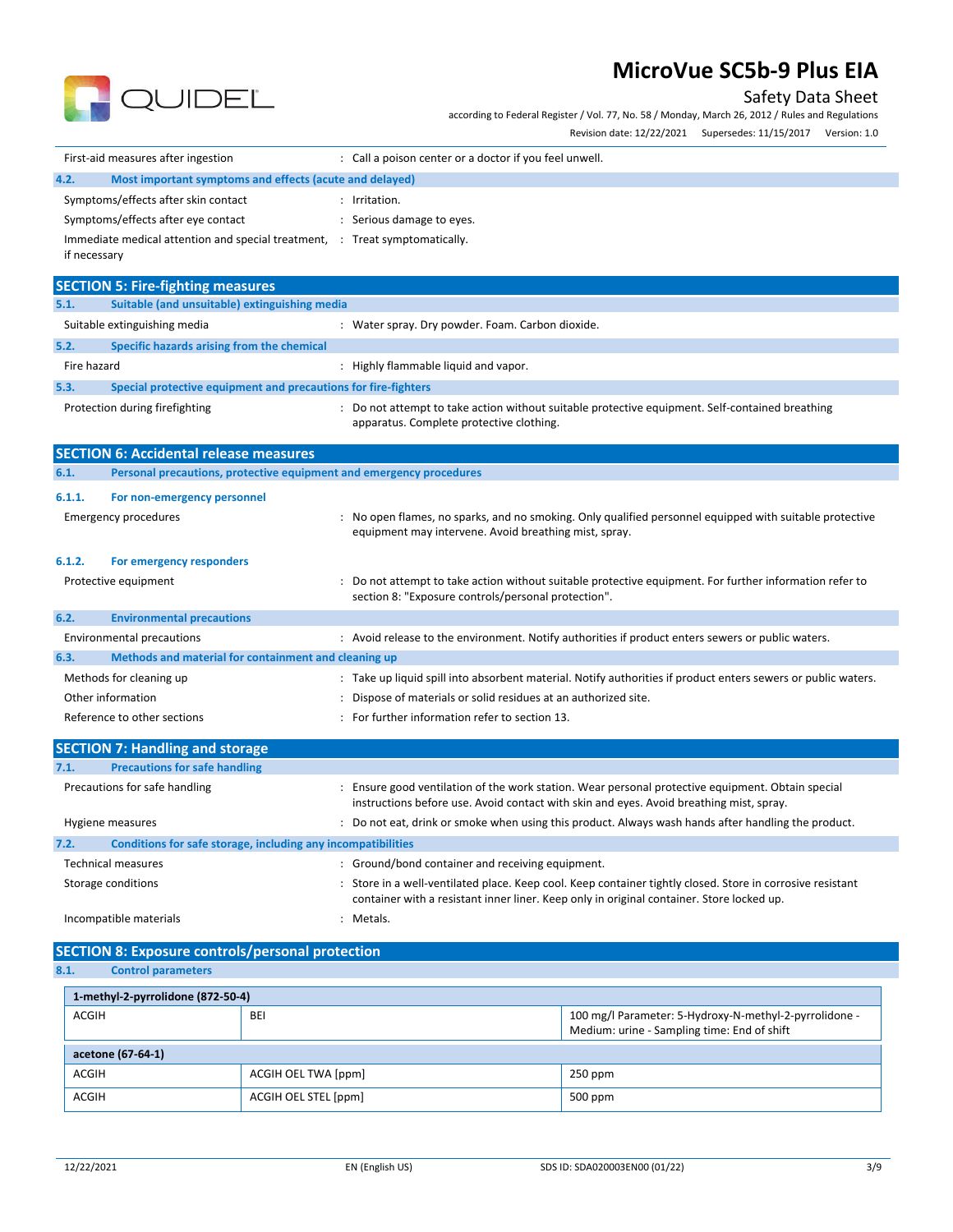

## Safety Data Sheet

according to Federal Register / Vol. 77, No. 58 / Monday, March 26, 2012 / Rules and Regulations Revision date: 12/22/2021 Supersedes: 11/15/2017 Version: 1.0

| hydrochloric acid  % (7647-01-0)                |                                |                                 |  |
|-------------------------------------------------|--------------------------------|---------------------------------|--|
| <b>OSHA</b>                                     | OSHA PEL C                     | 7 mg/m <sup>3</sup>             |  |
| <b>OSHA</b>                                     | OSHA PEL C [ppm]               | 5 ppm                           |  |
| <b>OSHA</b>                                     | Regulatory reference (US-OSHA) | <b>OSHA Annotated Table Z-1</b> |  |
| 8.2.<br><b>Appropriate engineering controls</b> |                                |                                 |  |

## Appropriate engineering controls : Ensure good ventilation of the work station.

Environmental exposure controls example to the environment.

### **8.3. Individual protection measures/Personal protective equipment**

#### **Materials for protective clothing:**

Lab coat

**Hand Protection:**

Protective gloves

#### **Eye protection:**

Safety glasses

#### **Skin and body protection:**

Wear suitable protective clothing

#### **Respiratory protection:**

Wear respiratory protection.

#### **Personal protective equipment symbol(s):**



#### **Other information:**

Do not eat, drink or smoke when using this product.

| <b>SECTION 9: Physical and chemical properties</b>            |                        |  |  |
|---------------------------------------------------------------|------------------------|--|--|
| Information on basic physical and chemical properties<br>9.1. |                        |  |  |
| Physical state                                                | : Liquid               |  |  |
| Appearance                                                    | : EIA Kit              |  |  |
| Color                                                         | : No data available    |  |  |
| Odor                                                          | : Odorless             |  |  |
| Odor threshold                                                | : No data available    |  |  |
| pH                                                            | : Stop Solution, pH <1 |  |  |
| Melting point                                                 | : Not applicable       |  |  |
| Freezing point                                                | : No data available    |  |  |
| Boiling point                                                 | : No data available    |  |  |
| Flash point                                                   | : No data available    |  |  |
| Relative evaporation rate (butyl acetate=1)                   | : No data available    |  |  |
| Flammability (solid, gas)                                     | : Not applicable       |  |  |
| Vapor pressure                                                | : No data available    |  |  |
| Relative vapor density at 20 °C                               | : No data available    |  |  |
| Relative density                                              | : No data available    |  |  |
| Solubility                                                    | : No data available    |  |  |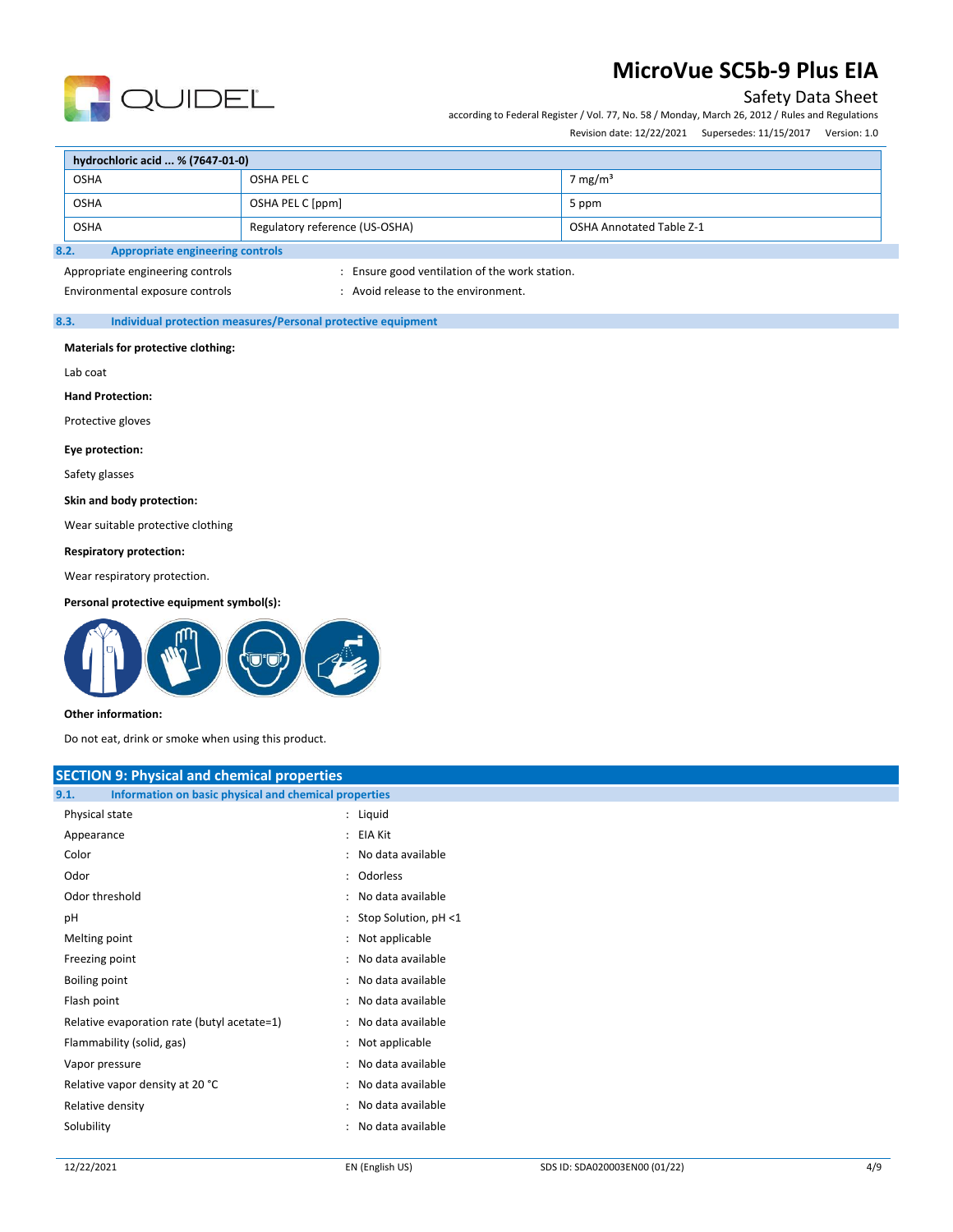

Safety Data Sheet

according to Federal Register / Vol. 77, No. 58 / Monday, March 26, 2012 / Rules and Regulations Revision date: 12/22/2021 Supersedes: 11/15/2017 Version: 1.0

| Partition coefficient n-octanol/water (Log Pow) | No data available<br>۰. |
|-------------------------------------------------|-------------------------|
| Auto-ignition temperature                       | : No data available     |
| Decomposition temperature                       | No data available       |
| No data availableViscosity, kinematic           | No data available       |
| Viscosity, dynamic                              | No data available       |
| <b>Explosion limits</b>                         | No data available<br>÷. |
| <b>Explosive properties</b>                     | No data available<br>÷. |
| Oxidizing properties                            | No data available       |
| Other information<br>9.2.                       |                         |

No additional information available

| <b>SECTION 10: Stability and reactivity</b>                                                          |                                                                                                                                       |
|------------------------------------------------------------------------------------------------------|---------------------------------------------------------------------------------------------------------------------------------------|
| 10.1.<br><b>Reactivity</b>                                                                           |                                                                                                                                       |
| Highly flammable liquid and vapor.                                                                   |                                                                                                                                       |
| 10.2.<br><b>Chemical stability</b>                                                                   |                                                                                                                                       |
| Stable under normal conditions.                                                                      |                                                                                                                                       |
| 10.3.<br><b>Possibility of hazardous reactions</b>                                                   |                                                                                                                                       |
| No dangerous reactions known under normal conditions of use.                                         |                                                                                                                                       |
| <b>Conditions to avoid</b><br>10.4.                                                                  |                                                                                                                                       |
| Avoid contact with hot surfaces. Heat. No flames, no sparks. Eliminate all sources of ignition.      |                                                                                                                                       |
| 10.5.<br><b>Incompatible materials</b>                                                               |                                                                                                                                       |
| Metals.                                                                                              |                                                                                                                                       |
| 10.6.<br><b>Hazardous decomposition products</b>                                                     |                                                                                                                                       |
| Under normal conditions of storage and use, hazardous decomposition products should not be produced. |                                                                                                                                       |
| <b>SECTION 11: Toxicological information</b>                                                         |                                                                                                                                       |
| Acute toxicity (oral)                                                                                | : Not classified                                                                                                                      |
| Acute toxicity (dermal)                                                                              | Not classified                                                                                                                        |
| Acute toxicity (inhalation)                                                                          | : Not classified                                                                                                                      |
| 1-ethylpyrrolidin-2-one (2687-91-4)                                                                  |                                                                                                                                       |
| LD50 oral rat                                                                                        | 3200 mg/kg body weight (Equivalent or similar to OECD 401, Rat, Male / female, Experimental value,<br>Oral)                           |
| LD50 dermal rat                                                                                      | > 2000 mg/kg body weight (OECD 402: Acute Dermal Toxicity, 24 h, Rat, Male / female, Experimental<br>value, Dermal)                   |
| LC50 Inhalation - Rat                                                                                | > 5.1 mg/l (OECD 403: Acute Inhalation Toxicity, 4 h, Rat, Male / female, Experimental value, Inhalation<br>(aerosol))                |
| ATE US (oral)                                                                                        | 3200 mg/kg body weight                                                                                                                |
| 1-methyl-2-pyrrolidone (872-50-4)                                                                    |                                                                                                                                       |
| LD50 oral rat                                                                                        | 4150 mg/kg body weight (Equivalent or similar to OECD 401, Rat, Male / female, Experimental value,<br>Oral, 14 day(s))                |
| LD50 dermal rat                                                                                      | > 5000 mg/kg body weight (Equivalent or similar to OECD 402, 24 h, Rat, Male / female, Experimental<br>value, Dermal, 14 day(s))      |
| LC50 Inhalation - Rat                                                                                | > 5.1 mg/l air (OECD 403: Acute Inhalation Toxicity, 4 h, Rat, Male / female, Experimental value,<br>Inhalation (aerosol), 14 day(s)) |
| ATE US (oral)                                                                                        | 4150 mg/kg body weight                                                                                                                |
| acetone (67-64-1)                                                                                    |                                                                                                                                       |
| LD50 oral rat                                                                                        | 5800 mg/kg (Equivalent or similar to OECD 401, Rat, Female, Experimental value)                                                       |
| LD50 dermal rabbit                                                                                   | 20000 mg/kg (Equivalent or similar to OECD 402, Rabbit, Male, Experimental value)                                                     |
| LC50 Inhalation - Rat                                                                                | 76 mg/l (Other, 4 h, Rat, Female, Experimental value)                                                                                 |
| ATE US (oral)                                                                                        | 5800 mg/kg body weight                                                                                                                |
| ATE US (dermal)                                                                                      | 20000 mg/kg body weight                                                                                                               |
| ATE US (vapors)                                                                                      | 76 mg/l/4h                                                                                                                            |
|                                                                                                      |                                                                                                                                       |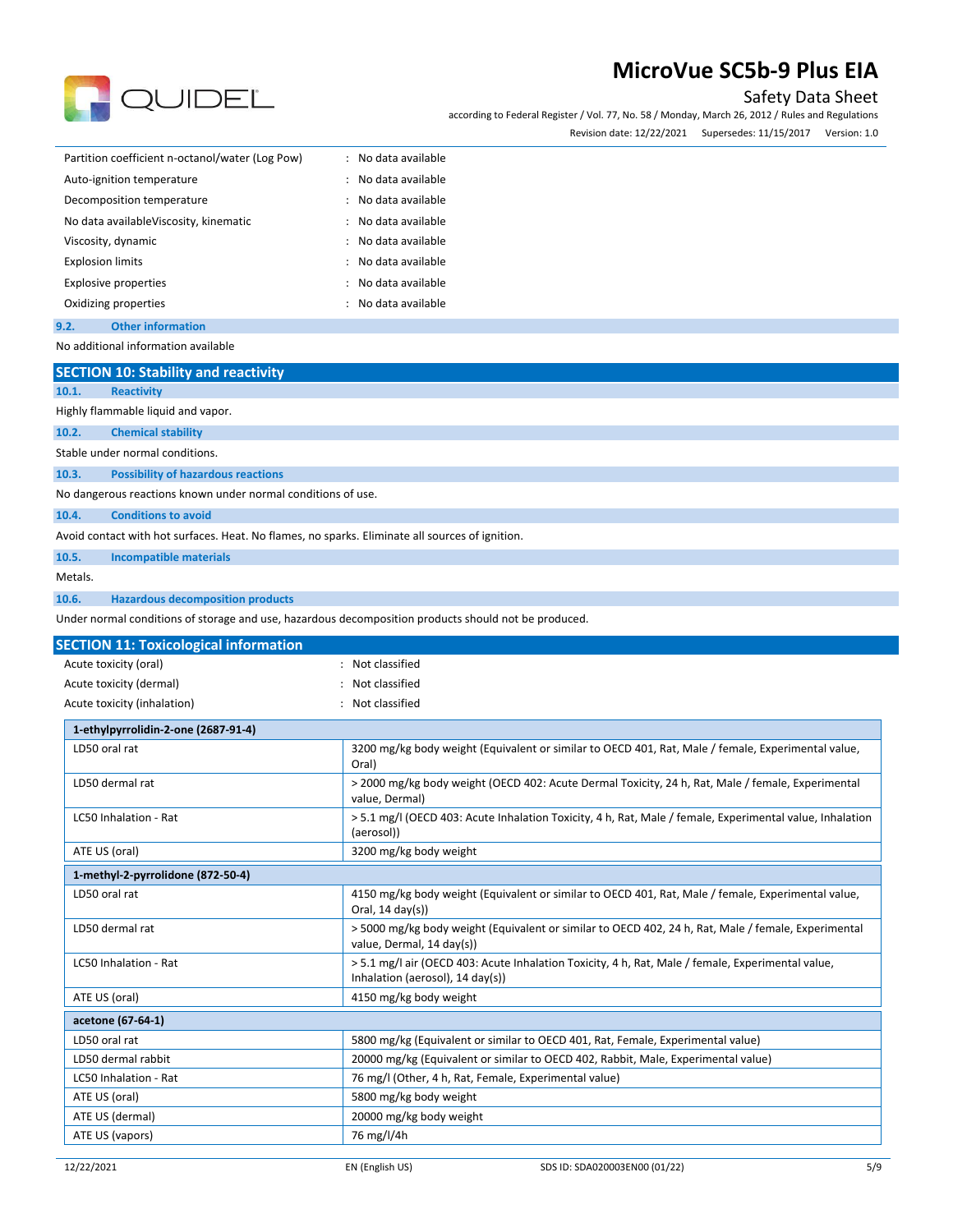

## Safety Data Sheet

according to Federal Register / Vol. 77, No. 58 / Monday, March 26, 2012 / Rules and Regulations

Revision date: 12/22/2021 Supersedes: 11/15/2017 Version: 1.0

| acetone (67-64-1)                                  |                                                                                                                                                        |
|----------------------------------------------------|--------------------------------------------------------------------------------------------------------------------------------------------------------|
| ATE US (dust, mist)                                | 76 mg/l/4h                                                                                                                                             |
| Skin corrosion/irritation                          | : Causes skin irritation.                                                                                                                              |
| Serious eye damage/irritation                      | : Causes serious eye damage.                                                                                                                           |
| Respiratory or skin sensitization                  | : Not classified                                                                                                                                       |
| Germ cell mutagenicity                             | : Not classified                                                                                                                                       |
| Carcinogenicity                                    | : Not classified                                                                                                                                       |
| hydrochloric acid  % (7647-01-0)                   |                                                                                                                                                        |
| IARC group                                         | 3 - Not classifiable                                                                                                                                   |
| Reproductive toxicity                              | : May damage fertility or the unborn child.                                                                                                            |
| STOT-single exposure                               | : Not classified                                                                                                                                       |
| 1-methyl-2-pyrrolidone (872-50-4)                  |                                                                                                                                                        |
| STOT-single exposure                               | May cause respiratory irritation.                                                                                                                      |
| acetone (67-64-1)                                  |                                                                                                                                                        |
| STOT-single exposure                               | May cause drowsiness or dizziness.                                                                                                                     |
| hydrochloric acid  % (7647-01-0)                   |                                                                                                                                                        |
| STOT-single exposure                               | May cause respiratory irritation.                                                                                                                      |
| STOT-repeated exposure                             | : Not classified                                                                                                                                       |
| Aspiration hazard                                  | : Not classified                                                                                                                                       |
| Viscosity, kinematic                               | : No data available                                                                                                                                    |
| Symptoms/effects after skin contact                | : Irritation.                                                                                                                                          |
| Symptoms/effects after eye contact                 | : Serious damage to eyes.                                                                                                                              |
|                                                    |                                                                                                                                                        |
| <b>SECTION 12: Ecological information</b><br>12.1. |                                                                                                                                                        |
| <b>Toxicity</b><br>Ecology - general               | The product is not considered harmful to aquatic organisms or to cause long-term adverse effects in the                                                |
|                                                    | environment.                                                                                                                                           |
| 1-ethylpyrrolidin-2-one (2687-91-4)                |                                                                                                                                                        |
| LC50 - Fish [1]                                    | > 465 mg/l (OECD 203: Fish, Acute Toxicity Test, 96 h, Brachydanio rerio, Static system, Fresh water,<br>Experimental value, Nominal concentration)    |
| EC50 - Crustacea [1]                               | > 104 mg/l (OECD 202: Daphnia sp. Acute Immobilisation Test, 48 h, Daphnia magna, Static system,<br>Fresh water, Experimental value, Locomotor effect) |
| 1-methyl-2-pyrrolidone (872-50-4)                  |                                                                                                                                                        |
| LC50 - Fish [1]                                    | > 500 mg/l (96 h, Oncorhynchus mykiss, Static system, Fresh water, Experimental value)                                                                 |
| EC50 - Crustacea [1]                               | 1107 mg/l (EPA 660/3 - 75/009, 96 h, Palaemonetes vulgaris, Static system, Salt water, Experimental<br>value)                                          |
| EC50 - Crustacea [2]                               | > 1000 mg/l (DIN 38412-11, 24 h, Daphnia magna, Static system, Fresh water, Experimental value)                                                        |
| acetone (67-64-1)                                  |                                                                                                                                                        |
| LC50 - Fish [1]                                    | 5540 mg/l (EU Method C.1, 96 h, Salmo gairdneri, Static system, Fresh water, Experimental value)                                                       |
| <b>Persistence and degradability</b><br>12.2.      |                                                                                                                                                        |
| $1$ -athylnyrrolidin-2-one (2687-91-4)             |                                                                                                                                                        |

| 1-ethylpyrrolidin-2-one (2687-91-4) |                                                            |  |  |
|-------------------------------------|------------------------------------------------------------|--|--|
| Persistence and degradability       | Readily biodegradable in water.                            |  |  |
| 1-methyl-2-pyrrolidone (872-50-4)   |                                                            |  |  |
| Persistence and degradability       | Biodegradable in the soil. Readily biodegradable in water. |  |  |
| Biochemical oxygen demand (BOD)     | 1.07 g $O_2/g$ substance                                   |  |  |
| Chemical oxygen demand (COD)        | 1.56 g $O_2/g$ substance                                   |  |  |
| ThOD                                | 1.9 g $O_2/g$ substance                                    |  |  |
| BOD (% of ThOD)                     | 0.56                                                       |  |  |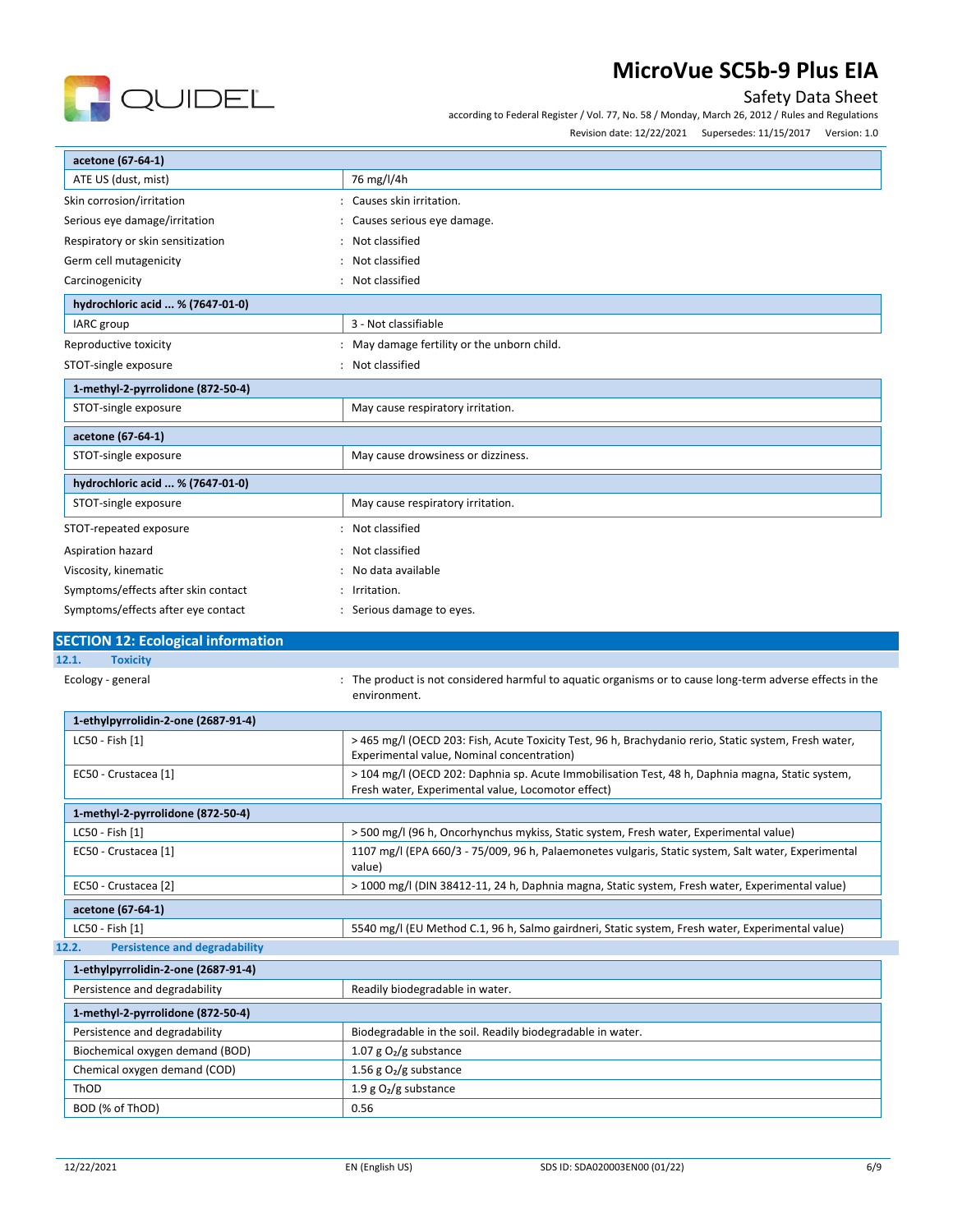

## Safety Data Sheet

according to Federal Register / Vol. 77, No. 58 / Monday, March 26, 2012 / Rules and Regulations

Revision date: 12/22/2021 Supersedes: 11/15/2017 Version: 1.0

| acetone (67-64-1)                                                  |                                                                                                                     |  |  |  |
|--------------------------------------------------------------------|---------------------------------------------------------------------------------------------------------------------|--|--|--|
| Persistence and degradability                                      | Biodegradable in the soil. Biodegradable in the soil under anaerobic conditions. Readily biodegradable<br>in water. |  |  |  |
| Biochemical oxygen demand (BOD)<br>1.43 g $O_2/g$ substance        |                                                                                                                     |  |  |  |
| Chemical oxygen demand (COD)                                       | 1.92 g $O2/g$ substance                                                                                             |  |  |  |
| ThOD                                                               | 2.2 $g O2/g$ substance                                                                                              |  |  |  |
| 0.872 (20 day(s), Literature study)<br>BOD (% of ThOD)             |                                                                                                                     |  |  |  |
| hydrochloric acid  % (7647-01-0)                                   |                                                                                                                     |  |  |  |
| Persistence and degradability<br>Biodegradability: not applicable. |                                                                                                                     |  |  |  |
| <b>Bioaccumulative potential</b><br>12.3.                          |                                                                                                                     |  |  |  |
| 1-ethylpyrrolidin-2-one (2687-91-4)                                |                                                                                                                     |  |  |  |
| Partition coefficient n-octanol/water (Log Pow)                    | -0.2 (Experimental value, EU Method A.8: Partition Coefficient, 23 °C)                                              |  |  |  |
| Bioaccumulative potential                                          | Not bioaccumulative.                                                                                                |  |  |  |
| 1-methyl-2-pyrrolidone (872-50-4)                                  |                                                                                                                     |  |  |  |
| BCF - Other aquatic organisms [1]                                  | 3 (Calculated value)                                                                                                |  |  |  |

| $DCI = O(11C1)$ agaatic Organisms $1 + 1$       | <b>J</b> Tealcalated Value                     |  |  |
|-------------------------------------------------|------------------------------------------------|--|--|
| Bioaccumulative potential                       | Not bioaccumulative.                           |  |  |
| acetone (67-64-1)                               |                                                |  |  |
| BCF - Fish [1]                                  | 0.69 (Pisces)                                  |  |  |
| BCF - Other aquatic organisms [1]               | 3 (BCFWIN, Calculated value)                   |  |  |
| Partition coefficient n-octanol/water (Log Pow) | $-0.24$ (Test data)                            |  |  |
| Bioaccumulative potential                       | Not bioaccumulative.                           |  |  |
| hydrochloric acid  % (7647-01-0)                |                                                |  |  |
| Bioaccumulative potential                       | Does not contain bioaccumulative component(s). |  |  |

### **12.4. Mobility in soil**

| 1-ethylpyrrolidin-2-one (2687-91-4)                           |                                                                                                                          |  |  |  |  |
|---------------------------------------------------------------|--------------------------------------------------------------------------------------------------------------------------|--|--|--|--|
| Surface tension                                               | 0.069 N/m (20 °C, 1 g/l, OECD 115: Surface Tension of Aqueous Solutions)                                                 |  |  |  |  |
| Organic Carbon Normalized Adsorption Coefficient<br>(Log Koc) | 1.6 (log Koc, PCKOCWIN v1.66, Calculated value)                                                                          |  |  |  |  |
| Ecology - soil                                                | Low potential for adsorption in soil. Highly mobile in soil.                                                             |  |  |  |  |
| 1-methyl-2-pyrrolidone (872-50-4)                             |                                                                                                                          |  |  |  |  |
| Surface tension                                               | 0.407 N/m                                                                                                                |  |  |  |  |
| Organic Carbon Normalized Adsorption Coefficient<br>(Log Koc) | 1.32 (log Koc, Calculated value)                                                                                         |  |  |  |  |
| Ecology - soil                                                | Highly mobile in soil.                                                                                                   |  |  |  |  |
| acetone (67-64-1)                                             |                                                                                                                          |  |  |  |  |
| Surface tension                                               | 0.0237 N/m                                                                                                               |  |  |  |  |
| Ecology - soil                                                | No (test) data on mobility of the substance available.                                                                   |  |  |  |  |
| hydrochloric acid  % (7647-01-0)                              |                                                                                                                          |  |  |  |  |
| Ecology - soil                                                | No (test) data on mobility of the components available. May be harmful to plant growth, blooming and<br>fruit formation. |  |  |  |  |

## **12.5. Other adverse effects**

No additional information available

| <b>SECTION 13: Disposal considerations</b> |                                                                                             |
|--------------------------------------------|---------------------------------------------------------------------------------------------|
| <b>Disposal methods</b><br>13.1.           |                                                                                             |
| Regional legislation (waste)               | Disposal must be done according to official regulations.                                    |
| Waste treatment methods                    | Dispose of contents/container in accordance with licensed collector's sorting instructions. |
| Sewage disposal recommendations            | Disposal must be done according to official regulations.                                    |
| Additional information                     | Flammable vapors may accumulate in the container.                                           |
| Ecology - waste materials                  | Avoid release to the environment.                                                           |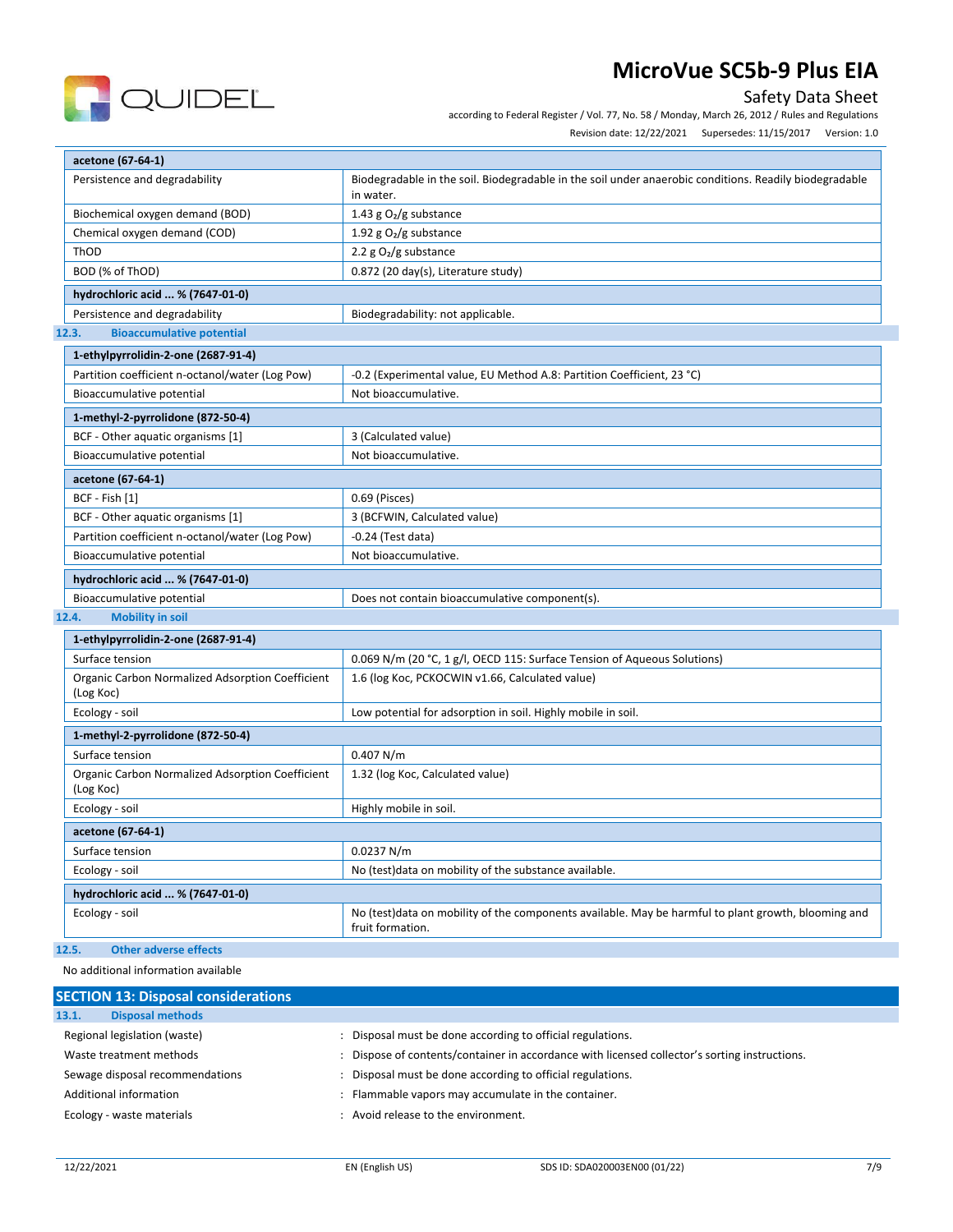

## Safety Data Sheet

according to Federal Register / Vol. 77, No. 58 / Monday, March 26, 2012 / Rules and Regulations Revision date: 12/22/2021 Supersedes: 11/15/2017 Version: 1.0

### **SECTION 14: Transport information**

# **Department of Transportation (DOT)**

Not regulated

**International Maritime Dangerous Goods (IMDG)**

Not regulated

**International Air Transportation Association (IATA)**

Not regulated

| <b>SECTION 15: Regulatory information</b>                                                                                                                                |         |                                                                                             |           |  |
|--------------------------------------------------------------------------------------------------------------------------------------------------------------------------|---------|---------------------------------------------------------------------------------------------|-----------|--|
| 15.1. US Federal regulations                                                                                                                                             |         |                                                                                             |           |  |
| MicroVue SC5b-9 Plus EIA                                                                                                                                                 |         |                                                                                             |           |  |
| All components of this product are present and listed as Active on the United States Environmental Protection Agency Toxic Substances Control<br>Act (TSCA) inventory    |         |                                                                                             |           |  |
| 1-ethylpyrrolidin-2-one                                                                                                                                                  |         | CAS No 2687-91-4                                                                            | $1 - 5%$  |  |
| 1-methyl-2-pyrrolidone                                                                                                                                                   |         | CAS No 872-50-4                                                                             | $1 - 10%$ |  |
| acetone                                                                                                                                                                  |         | CAS No 67-64-1                                                                              | $1 - 10%$ |  |
| hydrochloric acid  %                                                                                                                                                     |         | CAS No 7647-01-0                                                                            | $1 - 5%$  |  |
| Contains chemical(s) subject to TSCA 12b export notification if product is shipped outside the U.S                                                                       |         |                                                                                             |           |  |
| 1-methyl-2-pyrrolidone                                                                                                                                                   |         |                                                                                             | $1 - 10%$ |  |
| Chemical(s) subject to the reporting requirements of Section 313 or Title III of the Superfund Amendments and Reauthorization Act (SARA) of 1986 and 40<br>CFR Part 372. |         |                                                                                             |           |  |
| 1-methyl-2-pyrrolidone                                                                                                                                                   |         | CAS No 872-50-4                                                                             | $1 - 10%$ |  |
| hydrochloric acid  %                                                                                                                                                     |         |                                                                                             | $1 - 5%$  |  |
| 1-ethylpyrrolidin-2-one (2687-91-4)                                                                                                                                      |         |                                                                                             |           |  |
| <b>EPA TSCA Regulatory Flag</b>                                                                                                                                          |         | SP - SP - indicates a substance that is identified in a proposed Significant New Use Rule.  |           |  |
| 1-methyl-2-pyrrolidone (872-50-4)                                                                                                                                        |         |                                                                                             |           |  |
| <b>EPA TSCA Regulatory Flag</b>                                                                                                                                          |         | R - R - indicates a substance that is the subject of a TSCA section 6 risk management rule. |           |  |
| acetone (67-64-1)                                                                                                                                                        |         |                                                                                             |           |  |
| <b>CERCLA RO</b>                                                                                                                                                         | 5000 lb |                                                                                             |           |  |
| hydrochloric acid  % (7647-01-0)                                                                                                                                         |         |                                                                                             |           |  |
| Listed on EPA Hazardous Air Pollutant (HAPS)                                                                                                                             |         |                                                                                             |           |  |
| <b>CERCLA RO</b>                                                                                                                                                         | 5000 lb |                                                                                             |           |  |
| RQ (Reportable quantity, section 304 of EPA's List<br>of Lists)                                                                                                          | 5000 lb |                                                                                             |           |  |
| SARA Section 302 Threshold Planning Quantity<br>(TPQ)                                                                                                                    | 500 lb  |                                                                                             |           |  |

**15.2. International regulations**

**CANADA**

| 1-ethylpyrrolidin-2-one (2687-91-4)                   |  |
|-------------------------------------------------------|--|
| Listed on the Canadian DSL (Domestic Substances List) |  |
| 1-methyl-2-pyrrolidone (872-50-4)                     |  |
| Listed on the Canadian DSL (Domestic Substances List) |  |
| acetone (67-64-1)                                     |  |
| Listed on the Canadian DSL (Domestic Substances List) |  |
| hydrochloric acid  % (7647-01-0)                      |  |
| Listed on the Canadian DSL (Domestic Substances List) |  |
| :II Poquintions                                       |  |

**EU-Regulations**

No additional information available

**National regulations**